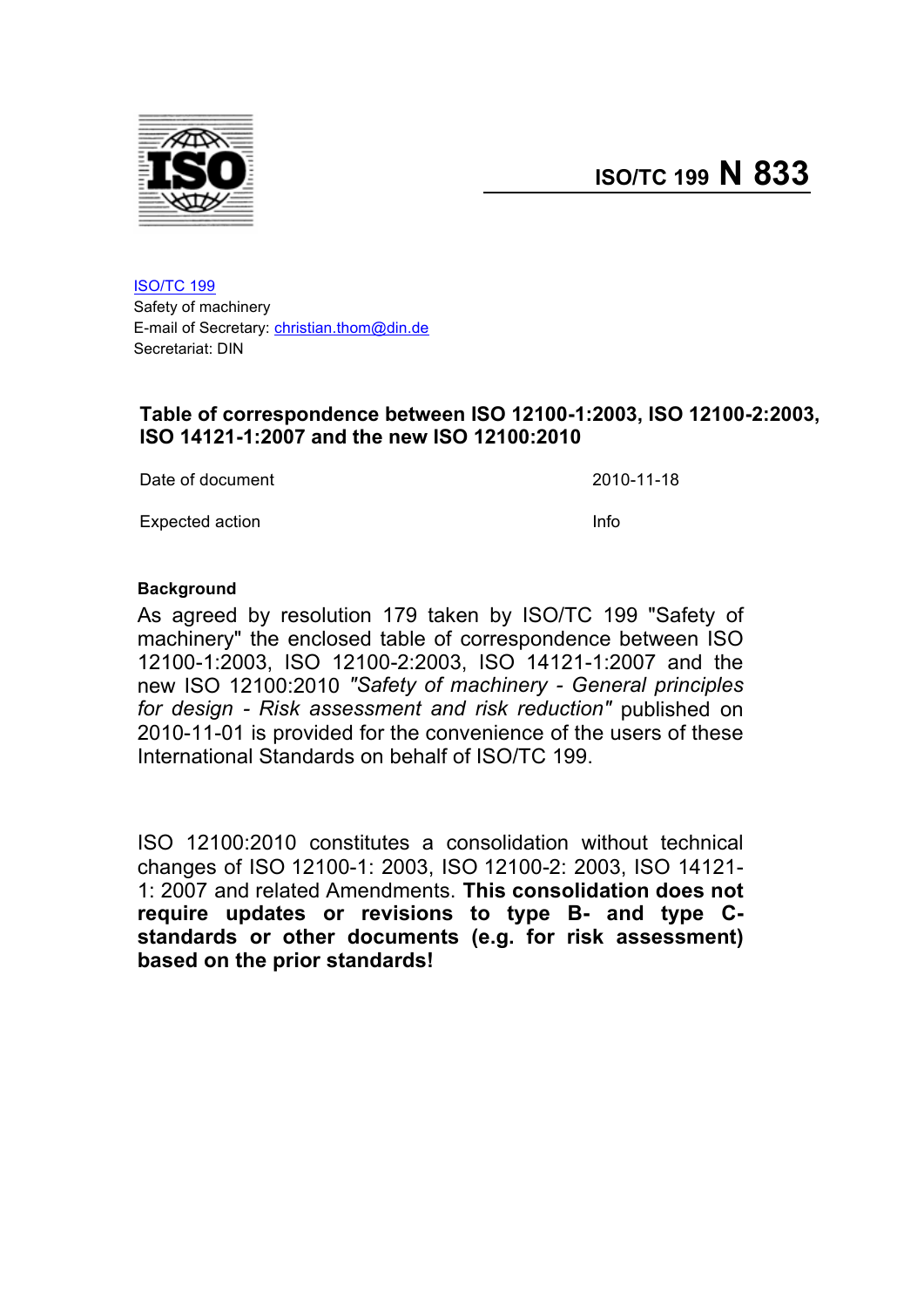

| ISO 12100-1:2003 | ISO 12100-2:2003                                                                             | ISO 14121-1:2007                                  | ISO 12100: 2010 | <b>Remarks</b>                                                          |
|------------------|----------------------------------------------------------------------------------------------|---------------------------------------------------|-----------------|-------------------------------------------------------------------------|
|                  |                                                                                              | $\leftarrow$ Foreword $\rightarrow$               |                 | Updated                                                                 |
|                  |                                                                                              | $\leftarrow$ Introduction $\rightarrow$           |                 | ISO 12100-1 + the three last indents<br>of ISO 14121-1 updated          |
|                  |                                                                                              | $\leftarrow$ 1 Scope $\rightarrow$                |                 | Combination of the scopes of the<br>three standards                     |
|                  |                                                                                              | $\leftarrow$ 2 Normative references $\rightarrow$ |                 | Updated                                                                 |
|                  | Combination of the definitions of the<br>three standards. Origins are in bold<br>characters. |                                                   |                 |                                                                         |
| 3.1              |                                                                                              | 3.7                                               | 3.1             | Updated according to Directive<br>2006/42/ EC                           |
| 3.2              |                                                                                              |                                                   | 3.2             |                                                                         |
| 3.3              |                                                                                              |                                                   | 3.3             | Wording slightly improved                                               |
| 3.4              |                                                                                              |                                                   | 3.4             | Wording slightly improved                                               |
| 3.5              |                                                                                              | 3.1                                               | 3.5             |                                                                         |
| 3.6              |                                                                                              | 3.2                                               | 3.6             | French synonymous deleted -<br>Introduction of Note 3                   |
| 3.7              |                                                                                              |                                                   | 3.7             | Introduction of Note 2                                                  |
| 3.8              |                                                                                              |                                                   | 3.8             | Introduction of the Note                                                |
|                  |                                                                                              | 3.4                                               | 3.9             |                                                                         |
| 3.9              |                                                                                              | 3.5                                               | 3.10            | Second sentence becomes a note                                          |
| 3.10             |                                                                                              | 3.3                                               | 3.11            |                                                                         |
| 3.11             |                                                                                              | 3.12                                              | 3.12            |                                                                         |
| 3.12             |                                                                                              | 3.11                                              | 3.13            | Improvement in the wording: the<br>protective measures are implemented. |
| 3.15             |                                                                                              | 3.14                                              | 3.14            |                                                                         |
| 3.14             |                                                                                              | 3.13                                              | 3.15            |                                                                         |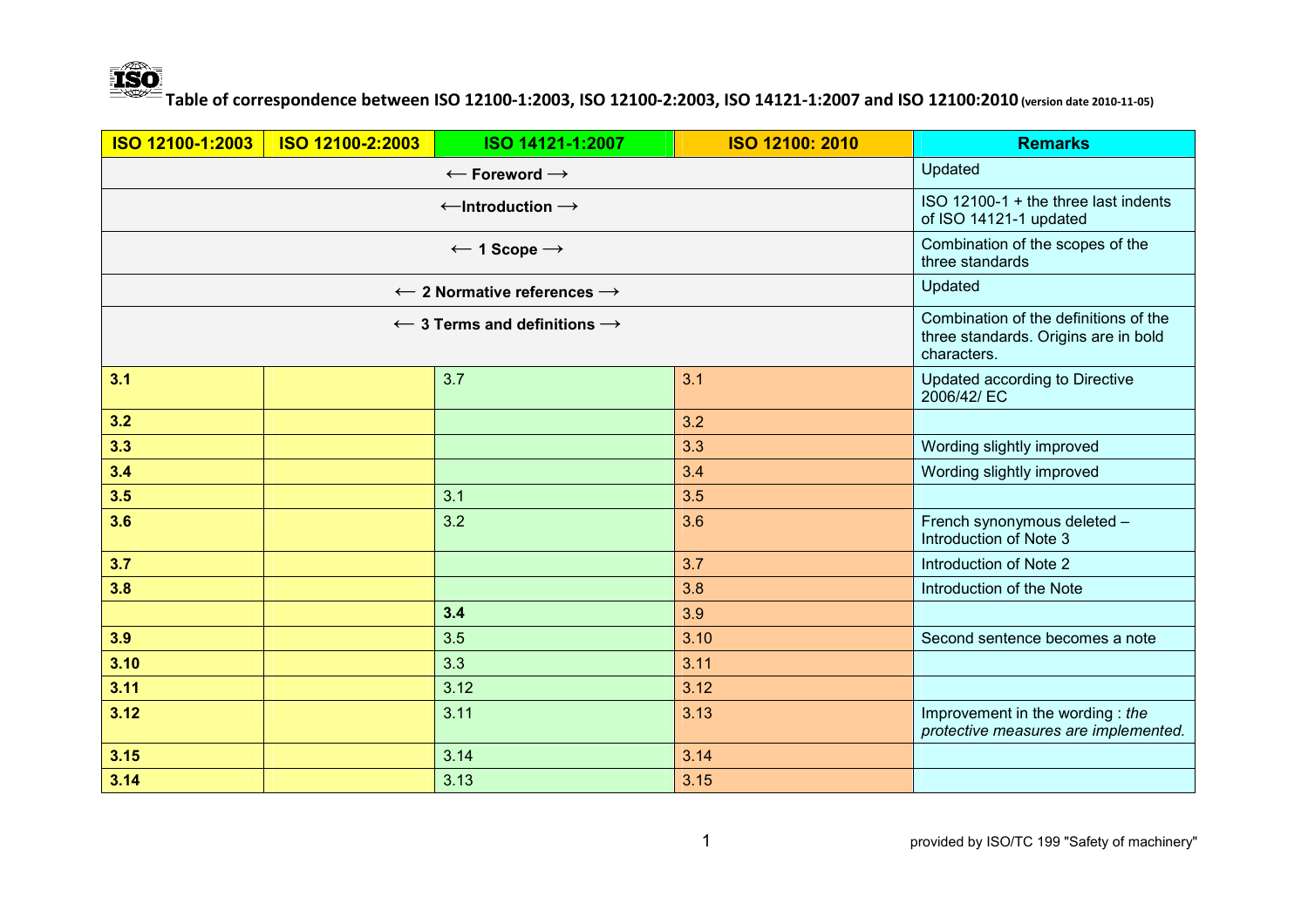

| ISO 12100-1:2003 | ISO 12100-2:2003 | ISO 14121-1:2007 | ISO 12100: 2010 | <b>Remarks</b>                                |
|------------------|------------------|------------------|-----------------|-----------------------------------------------|
| 3.16             |                  | 3.15             | 3.16            |                                               |
| 3.13             |                  | 3.16             | 3.17            |                                               |
| 3.17             |                  |                  | 3.18            | Wording slightly improved                     |
| 3.18             |                  | 3.9              | 3.19            | Introduction of"/or " to 1 <sup>st</sup> dash |
| 3.19             |                  |                  | 3.20            |                                               |
| 3.20             |                  |                  | 3.21            | Wording slightly improved                     |
| $3.21$           |                  |                  | 3.22            |                                               |
| 3.22             |                  | 3.6              | 3.23            | Wording slightly improved                     |
| 3.23             |                  | 3.10             | 3.24            |                                               |
|                  |                  | 3.17             | 3.25            |                                               |
| 3.24             |                  |                  | 3.26            |                                               |
| $3.25$           |                  |                  | 3.27            | Wording slightly improved                     |
| 3.25.1           |                  |                  | 3.27.1          |                                               |
| 3.25.2           |                  |                  | 3.27.2          |                                               |
| 3.25.3           |                  |                  | 3.27.3          | Simplified $-2^{nd}$ sentence deleted         |
| 3.25.4           |                  |                  | 3.27.4          | Wording slightly improved                     |
| 3.25.5           |                  |                  | 3.27.5          |                                               |
| 3.25.6           |                  |                  | 3.27.6          |                                               |
| 3.26             |                  |                  | 3.28            |                                               |
| 3.26.1           |                  |                  | 3.28.1          |                                               |
| 3.26.2           |                  |                  | 3.28.2          | The note disappeared.                         |
| 3.26.3           |                  |                  | 3.28.3          |                                               |
| 3.26.4           |                  |                  | 3.28.4          |                                               |
| 3.26.5           |                  |                  | 3.28.5          | Second sentence becomes a note                |
| 3.26.6           |                  |                  | 3.28.6          |                                               |
| 3.26.7           |                  |                  | 3.28.7          |                                               |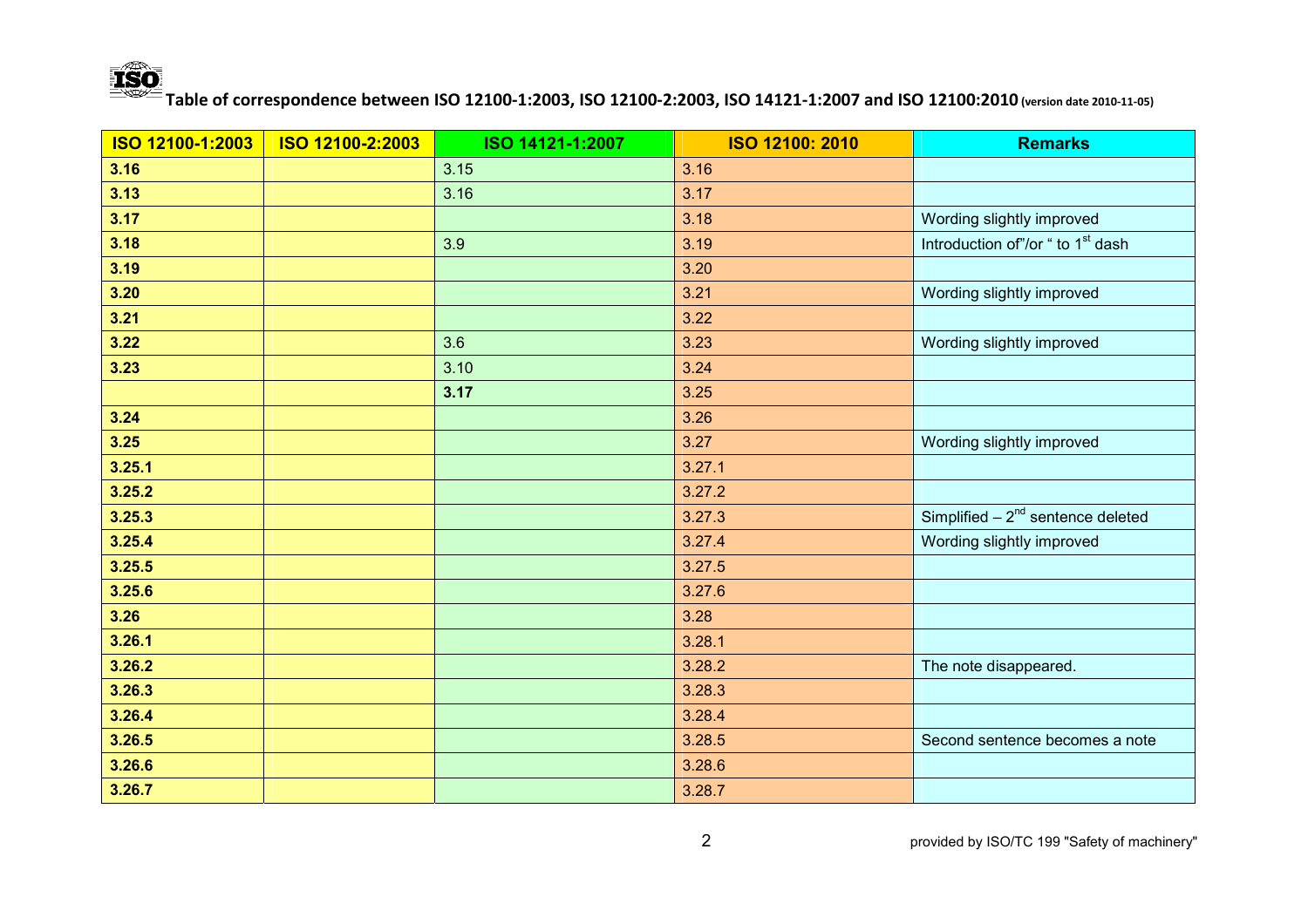

| ISO 12100-1:2003                                                     | ISO 12100-2:2003 | ISO 14121-1:2007           | ISO 12100: 2010                                                | <b>Remarks</b>                                                                                |
|----------------------------------------------------------------------|------------------|----------------------------|----------------------------------------------------------------|-----------------------------------------------------------------------------------------------|
| 3.26.8                                                               |                  |                            | 3.28.8                                                         |                                                                                               |
| 3.26.9                                                               |                  |                            | 3.28.9                                                         |                                                                                               |
| 3.27                                                                 |                  |                            | 3.29                                                           |                                                                                               |
| 3.28                                                                 |                  |                            | 3.30                                                           |                                                                                               |
| 3.29                                                                 |                  |                            | 3.31                                                           | French version, change of the order of<br>the terms - Wording improved                        |
| 3.30                                                                 |                  |                            | 3.32                                                           |                                                                                               |
| 3.31                                                                 |                  |                            | 3.33                                                           |                                                                                               |
| 3.32                                                                 |                  |                            | 3.34                                                           |                                                                                               |
| 3.33                                                                 |                  |                            | 3.35                                                           |                                                                                               |
| 3.34                                                                 |                  |                            | 3.36                                                           |                                                                                               |
|                                                                      |                  | 3.8                        | 3.37                                                           |                                                                                               |
| 3.35                                                                 |                  |                            | 3.38                                                           | Wording slightly improved                                                                     |
| 3.36                                                                 |                  |                            | 3.39                                                           |                                                                                               |
| 3.37                                                                 |                  |                            | 3.40                                                           | Introduction of a 2 <sup>nd</sup> term                                                        |
| 3.38                                                                 |                  |                            | 3.41                                                           |                                                                                               |
| 3.39                                                                 |                  |                            | 3.42                                                           |                                                                                               |
| 4 Hazards to be<br>taken into account<br>when designing<br>machinery |                  |                            |                                                                | Deleted,<br>overlapping with ISO 14121-1:2007,<br>Annex A                                     |
|                                                                      |                  |                            | <b>4 Strategy for risk</b><br>assessment and risk<br>reduction | Combination of indents coming from<br>ISO 12100-1:2003, Clause 5 and<br>ISO 14121-1:2007, 4.1 |
| 5.1.3                                                                |                  |                            |                                                                | Improved                                                                                      |
|                                                                      |                  | 4.1 1 <sup>st</sup> indent |                                                                | Subdivided                                                                                    |
|                                                                      |                  |                            |                                                                |                                                                                               |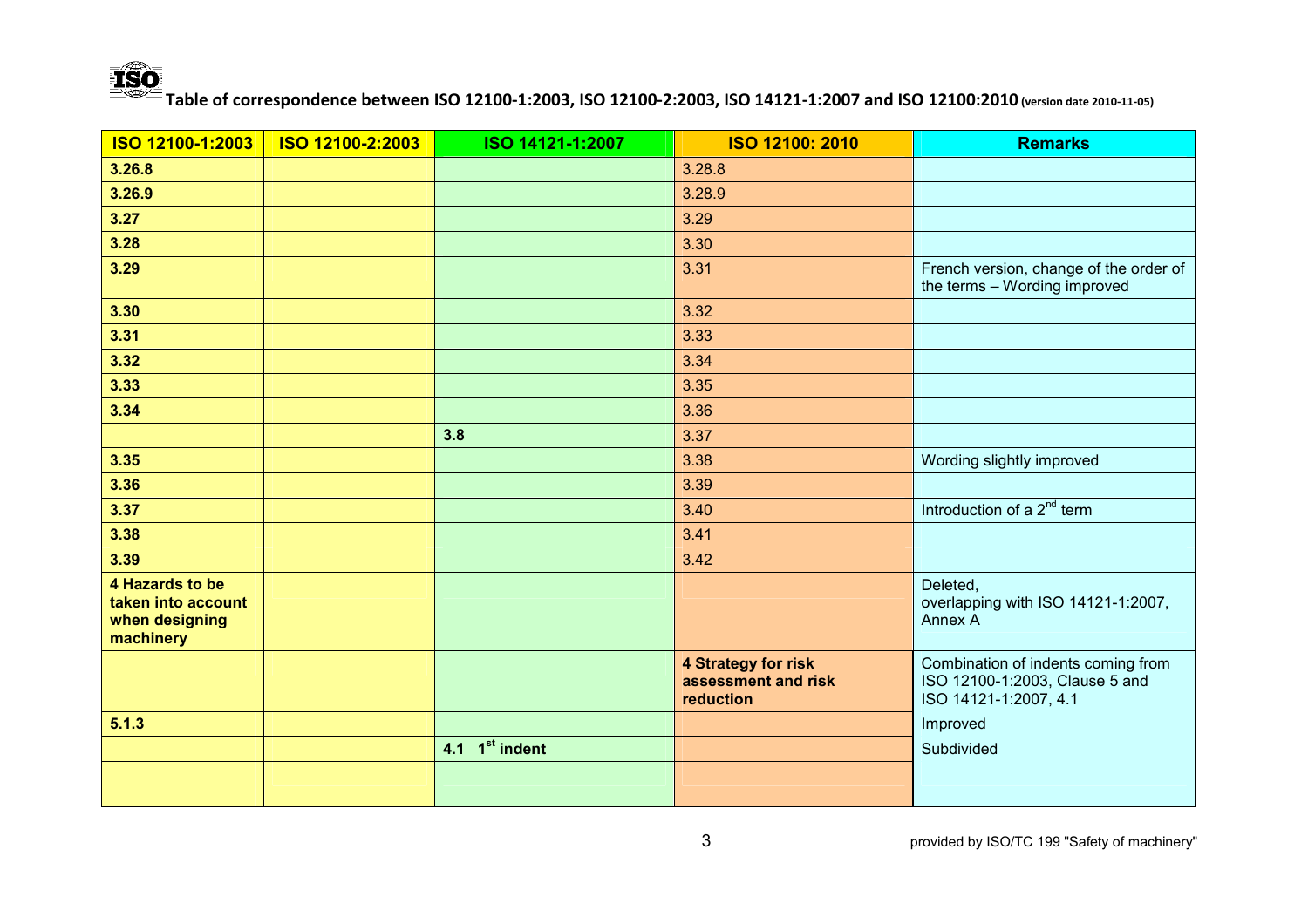

| ISO 12100-1:2003               | ISO 12100-2:2003 | ISO 14121-1:2007                                 | <b>ISO 12100: 2010</b>                                                                                              | <b>Remarks</b>                                                           |
|--------------------------------|------------------|--------------------------------------------------|---------------------------------------------------------------------------------------------------------------------|--------------------------------------------------------------------------|
| 5.1.1                          |                  |                                                  |                                                                                                                     | Wording improved (see 3.13). A 2 <sup>nd</sup><br>sentence is introduced |
| 5.1.2                          |                  |                                                  |                                                                                                                     | Improvement in the wording                                               |
| 5.1.4                          |                  |                                                  |                                                                                                                     |                                                                          |
| <b>Figure 2</b>                |                  |                                                  | <b>Figure 1 - Schematic</b><br>representation of risk<br>reduction process including<br>iterative three-step method | Figure slightly improved                                                 |
| <b>Figure 1</b>                |                  |                                                  | <b>Figure 2 - Risk reduction</b><br>process from point of view of<br>designer                                       | Improvement in the wording: the<br>protective measures are implemented.  |
|                                |                  |                                                  |                                                                                                                     |                                                                          |
|                                |                  |                                                  | <b>5 Risk assessment</b>                                                                                            |                                                                          |
|                                |                  |                                                  | 5.1 General                                                                                                         |                                                                          |
|                                |                  | 4.1 last indents                                 |                                                                                                                     | Last indent simplified, Figure 1 and 1st<br>indent deleted               |
|                                |                  | <b>4.2 Information for risk</b><br>assessment    | 5.2 Information for risk<br>assessment                                                                              | Some improvements;<br>new 5.2.c) 3                                       |
| 5.1.3 1 <sup>st</sup> sentence |                  |                                                  |                                                                                                                     |                                                                          |
|                                |                  | <b>5 Determination of limits of</b><br>machinery | 5.3 Determination of limits of<br>machinery                                                                         | Some improvements (wording and<br>order of subclauses)                   |
|                                |                  |                                                  | 5.3.1 General                                                                                                       |                                                                          |
|                                |                  |                                                  | 5.3.2 Use limits                                                                                                    |                                                                          |
|                                |                  |                                                  | 5.3.3 Space limits                                                                                                  |                                                                          |
|                                |                  |                                                  | 5.3.4 Time limits<br>5.3.5 Other limits                                                                             |                                                                          |
|                                |                  |                                                  |                                                                                                                     | $2nd$ indent deleted                                                     |
|                                |                  | <b>6 Hazard identification</b>                   | <b>5.4 Hazard identification</b>                                                                                    |                                                                          |
|                                |                  |                                                  |                                                                                                                     |                                                                          |
|                                |                  | <b>7 Risk estimation</b>                         | <b>5.5 Risk estimation</b>                                                                                          |                                                                          |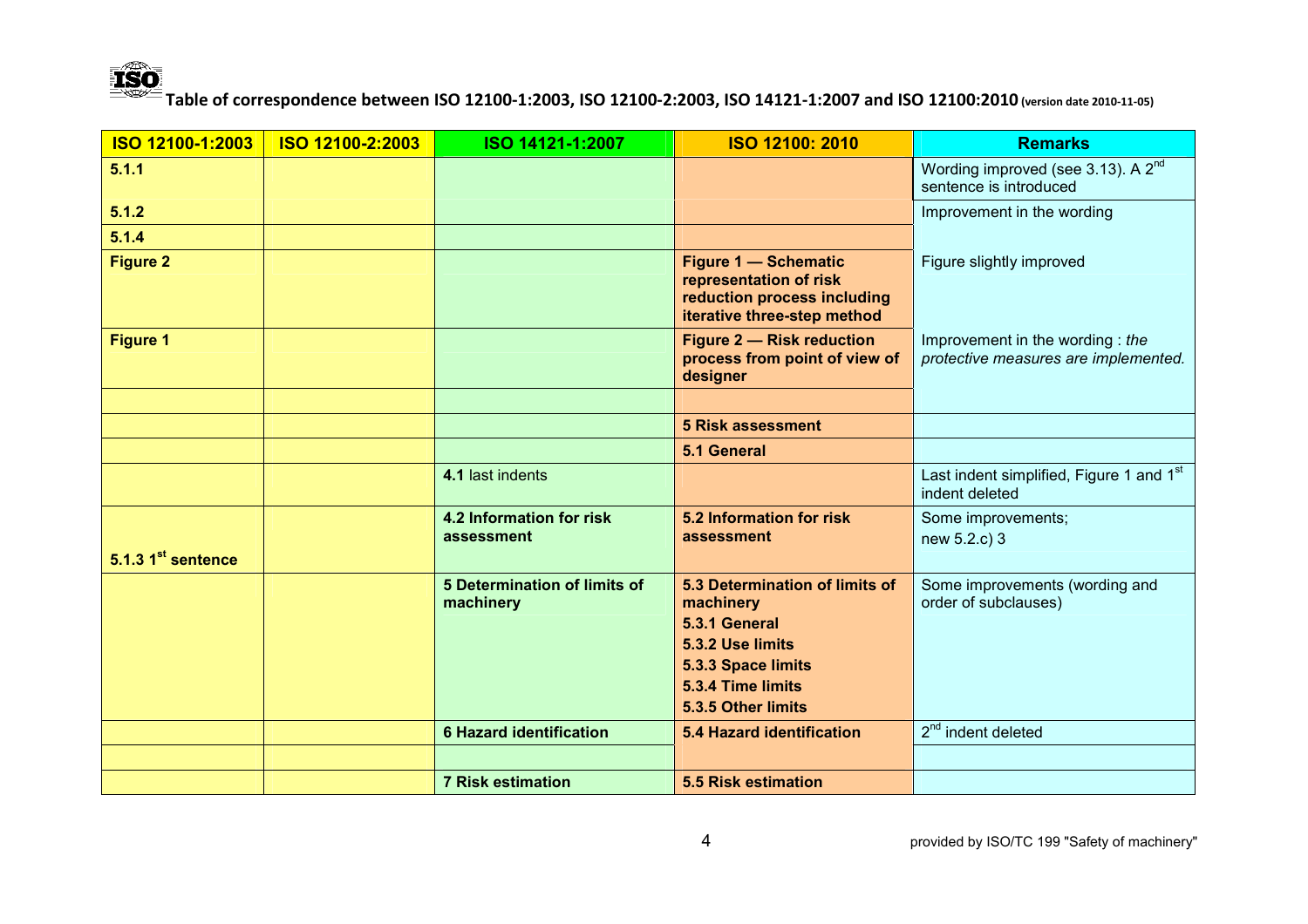

| ISO 12100-1:2003 | ISO 12100-2:2003 | ISO 14121-1:2007                                       | ISO 12100: 2010                                             | <b>Remarks</b>                                         |
|------------------|------------------|--------------------------------------------------------|-------------------------------------------------------------|--------------------------------------------------------|
|                  |                  | 7.1 General                                            | 5.5.1 General                                               |                                                        |
| 5.1.6            |                  |                                                        |                                                             |                                                        |
|                  |                  | 7.2 Elements of risk                                   | 5.5.2 Elements of risk                                      |                                                        |
|                  |                  | 7.2.1 General                                          | <b>5.5.2.1 General</b>                                      |                                                        |
|                  |                  | <b>Figure 2</b>                                        | Figure 3 - Elements of risk                                 |                                                        |
|                  |                  | 7.2.2 Severity of harm                                 | 5.5.2.2 Severity of harm                                    |                                                        |
| 5.3 last indent  |                  |                                                        |                                                             |                                                        |
|                  |                  | 7.2.3 Probability of<br>occurrence of harm             | 5.5.2.3 Probability of<br>occurrence of harm                |                                                        |
|                  |                  | 7.2.3.2 Exposure of persons<br>to hazards              | 5.5.2.3.1 Exposure of persons<br>to the hazard              |                                                        |
|                  |                  | 7.2.3.3 Occurrence of<br>hazardous events              | 5.5.2.3.2 Occurrence of a<br>hazardous event                |                                                        |
|                  |                  | 7.2.3.4 Possibilities of<br>avoiding or limiting harm  | 5.5.2.3.3 Possibilities of<br>avoiding or limiting harm     | Wording slightly improved                              |
|                  |                  | 7.3 Aspects to be considered<br>during risk estimation | 5.5.3 Aspects to be<br>considered during risk<br>estimation |                                                        |
|                  |                  | 7.3.1 Persons exposed                                  | 5.5.3.1 Persons exposed                                     |                                                        |
|                  |                  | 7.3.2 Type, frequency and<br>duration of exposure      | 5.5.3.2 Type, frequency and<br>duration of exposure         |                                                        |
|                  |                  | 7.3.3 Relationship between<br>exposure and effects     | 5.5.3.3 Relationship between<br>exposure and effects        | New note 2                                             |
|                  |                  | 7.3.4 Human factors                                    | 5.5.3.4 Human factors                                       | Last indent of $7.3.4$ become $5.5.3.4$ g)<br>modified |
|                  |                  | 7.3.5 Suitability of protective<br>measures            | 5.5.3.5 Suitability of<br>protective measures               | Second indent improved                                 |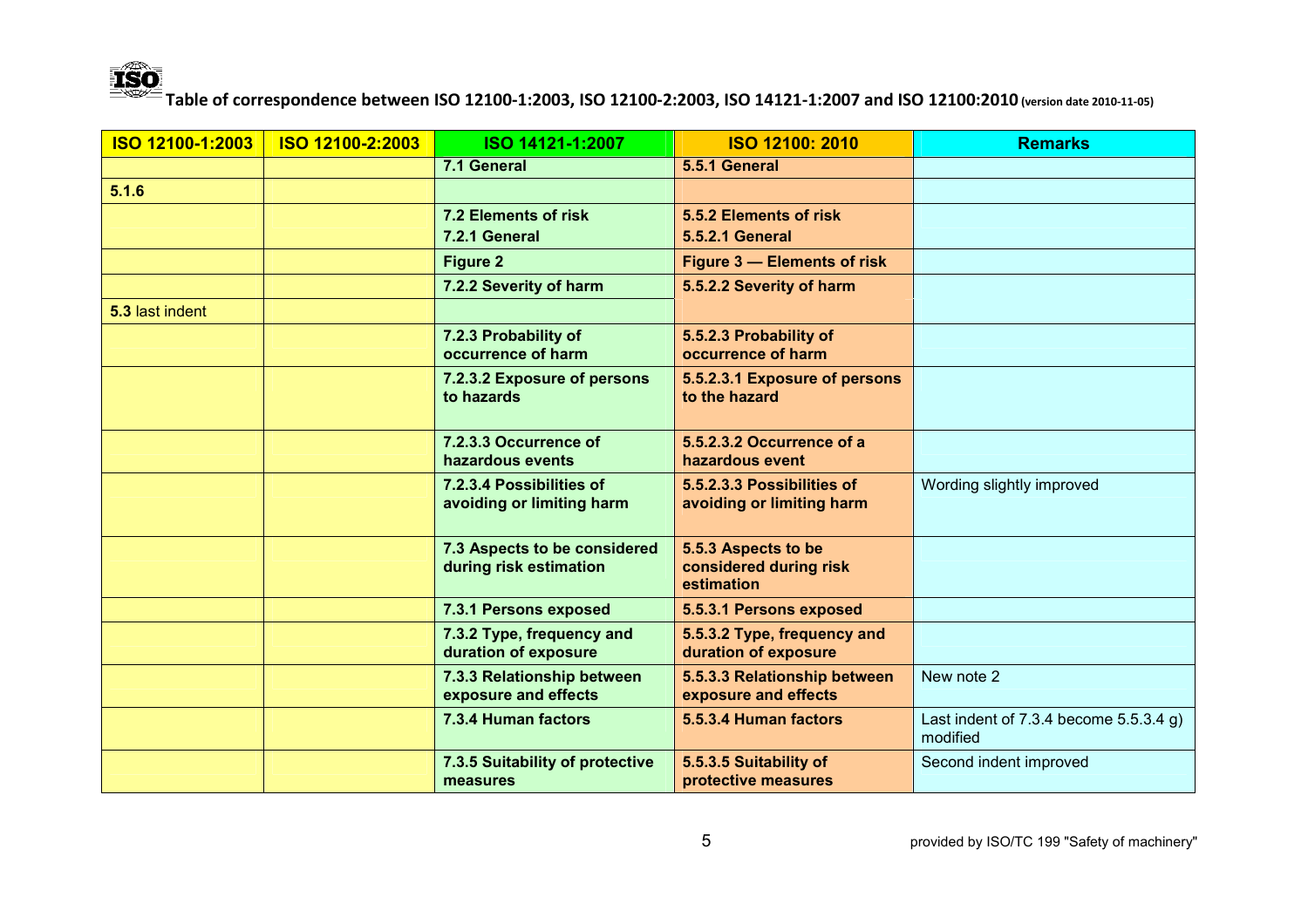

| ISO 12100-1:2003                                                                          | ISO 12100-2:2003                                          | ISO 14121-1:2007                                                          | <b>ISO 12100: 2010</b>                                                      | <b>Remarks</b>                                                                                                                           |
|-------------------------------------------------------------------------------------------|-----------------------------------------------------------|---------------------------------------------------------------------------|-----------------------------------------------------------------------------|------------------------------------------------------------------------------------------------------------------------------------------|
|                                                                                           |                                                           |                                                                           | 5.5.3.6 Possibility of defeating<br>or circumventing protective<br>measures |                                                                                                                                          |
| 5.1.5                                                                                     |                                                           |                                                                           |                                                                             | Some editorial improvements                                                                                                              |
|                                                                                           |                                                           | 7.3.6 Possibility of defeating<br>or circumventing protective<br>measures |                                                                             | Last indent: first sentence modified                                                                                                     |
|                                                                                           |                                                           | 7.3.7 Ability to maintain<br>protective measures                          | 5.5.3.7 Ability to maintain<br>protective measures                          |                                                                                                                                          |
|                                                                                           |                                                           | 7.3.8 Information for use                                                 | 5.5.3.8 Information for use                                                 |                                                                                                                                          |
|                                                                                           |                                                           | <b>8 Risk evaluation</b>                                                  | 5.6 Risk evaluation                                                         |                                                                                                                                          |
|                                                                                           |                                                           | 8.1 General                                                               | 5.6.1 General                                                               | First indent modified                                                                                                                    |
|                                                                                           |                                                           | 8.2 Achievement of adequate<br>risk reduction                             | 5.6.2 Adequate risk reduction                                               |                                                                                                                                          |
|                                                                                           |                                                           | 8.2.2 Presumptions of<br>adequate risk reduction                          |                                                                             | The introductive sentence has been<br>modified.                                                                                          |
|                                                                                           |                                                           | 8.3 Comparison of risks                                                   | 5.6.3 Comparison of risks                                                   | The wording of the last indent has<br>been modified                                                                                      |
|                                                                                           |                                                           |                                                                           | <b>6 Risk reduction</b>                                                     |                                                                                                                                          |
| <b>5.4 Elimination of</b><br>hazards or<br>reduction of risk by<br>protective<br>measures |                                                           | 8.2.1                                                                     | <b>6.1 General</b>                                                          | This subclause has been improved.<br>Combination of indents coming from<br>ISO 12100-1:2003, 5.4 and<br>ISO 14121-1:2007, 8.2.1 modified |
|                                                                                           | 4 Inherently safe<br>design measures                      |                                                                           | 6.2 Inherently safe design<br>measures                                      |                                                                                                                                          |
|                                                                                           | <b>4.1 General</b>                                        |                                                                           | 6.2.1 General                                                               | Wording slightly improved                                                                                                                |
|                                                                                           | <b>4.2 Consideration of</b><br><b>aeometrical factors</b> |                                                                           | <b>6.2.2 Consideration of</b><br>geometrical factors and                    | Wording slightly improved                                                                                                                |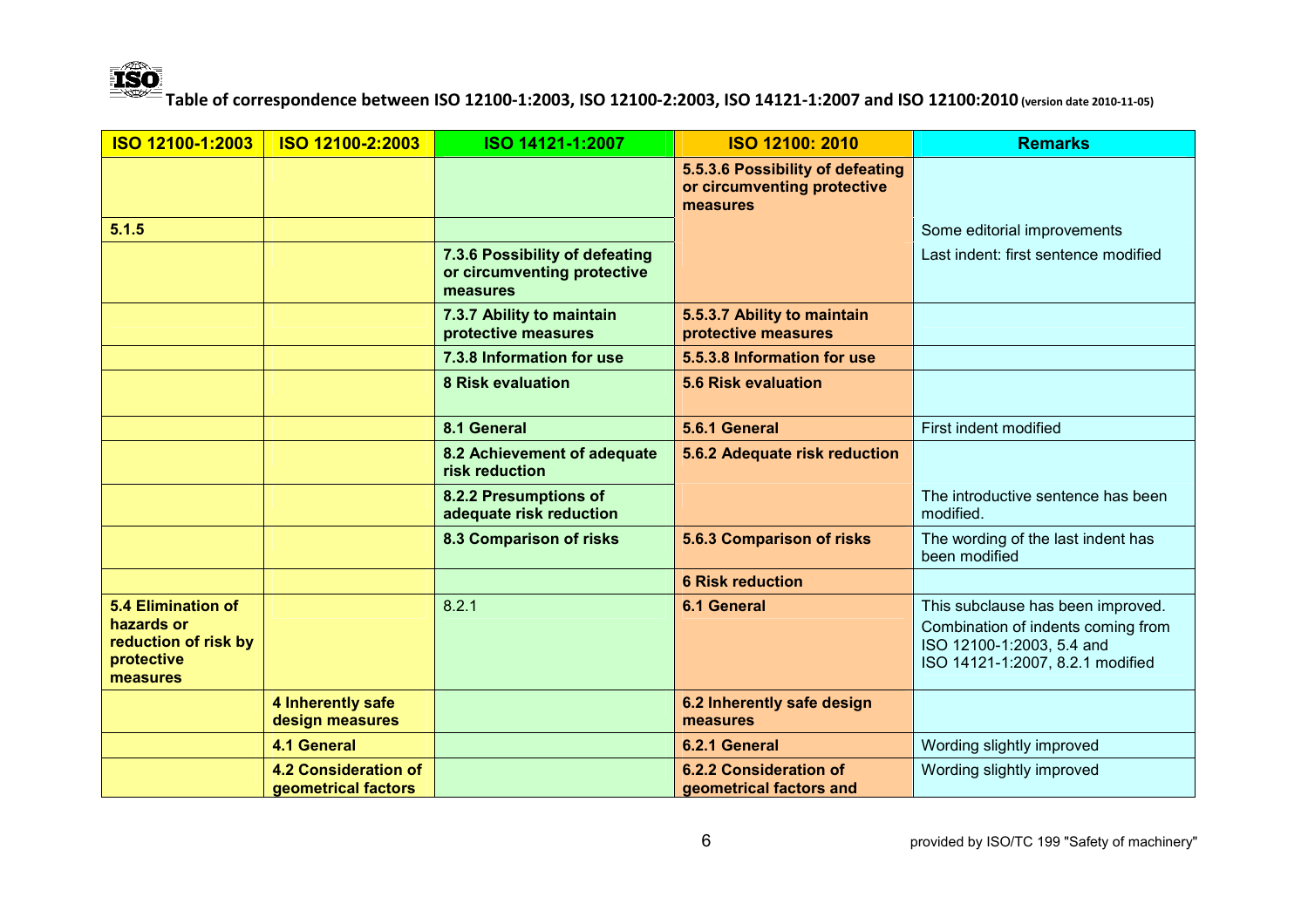

| ISO 12100-1:2003 | ISO 12100-2:2003                                                                                                | ISO 14121-1:2007 | <b>ISO 12100: 2010</b>                                                        | <b>Remarks</b>                                                       |
|------------------|-----------------------------------------------------------------------------------------------------------------|------------------|-------------------------------------------------------------------------------|----------------------------------------------------------------------|
|                  | and physical<br>aspects                                                                                         |                  | physical aspects                                                              |                                                                      |
|                  | <b>4.2.1 Geometrical</b><br>factors                                                                             |                  | <b>6.2.2.1 Geometrical factors</b>                                            | Wording slightly improved                                            |
|                  | 4.2.2 Physical<br>aspects                                                                                       |                  | 6.2.2.2 Physical aspects                                                      | Wording slightly improved                                            |
|                  | <b>4.3 Taking into</b><br>account the general<br>technical knowledge<br>regarding machine<br>design             |                  | 6.2.3 Taking into account<br>general technical knowledge<br>of machine design |                                                                      |
|                  | 4.4 Choice of an<br>appropriate<br>technology                                                                   |                  | 6.2.4 Choice of appropriate<br>technology                                     | Reference updated                                                    |
|                  | 4.5 Applying the<br>principle of the<br>positive mechanical<br>action of a<br>component on<br>another component |                  | 6.2.5 Applying principle of<br>positive mechanical action                     | Subclause modified.                                                  |
|                  | <b>4.6 Provisions for</b><br><b>stability</b>                                                                   |                  | <b>6.2.6 Provisions for stability</b>                                         | Wording slightly improved                                            |
|                  | <b>4.7 Provisions for</b><br>maintainability                                                                    |                  | <b>6.2.7 Provisions for</b><br>maintainability                                |                                                                      |
|                  | <b>4.8 Observing</b><br>ergonomic<br>principles                                                                 |                  | 6.2.8 Observing ergonomic<br>principles                                       | Improvement of the subdivisions: e.g.<br>$4.8.7 \rightarrow 6.2.8.f$ |
|                  | <b>4.9 Preventing</b><br>electrical hazard                                                                      |                  | <b>6.2.9 Electrical hazards</b>                                               |                                                                      |
|                  | <b>4.10 Preventing</b><br>hazards from<br>pneumatic and                                                         |                  | 6.2.10 Pneumatic and<br>hydraulic hazards                                     |                                                                      |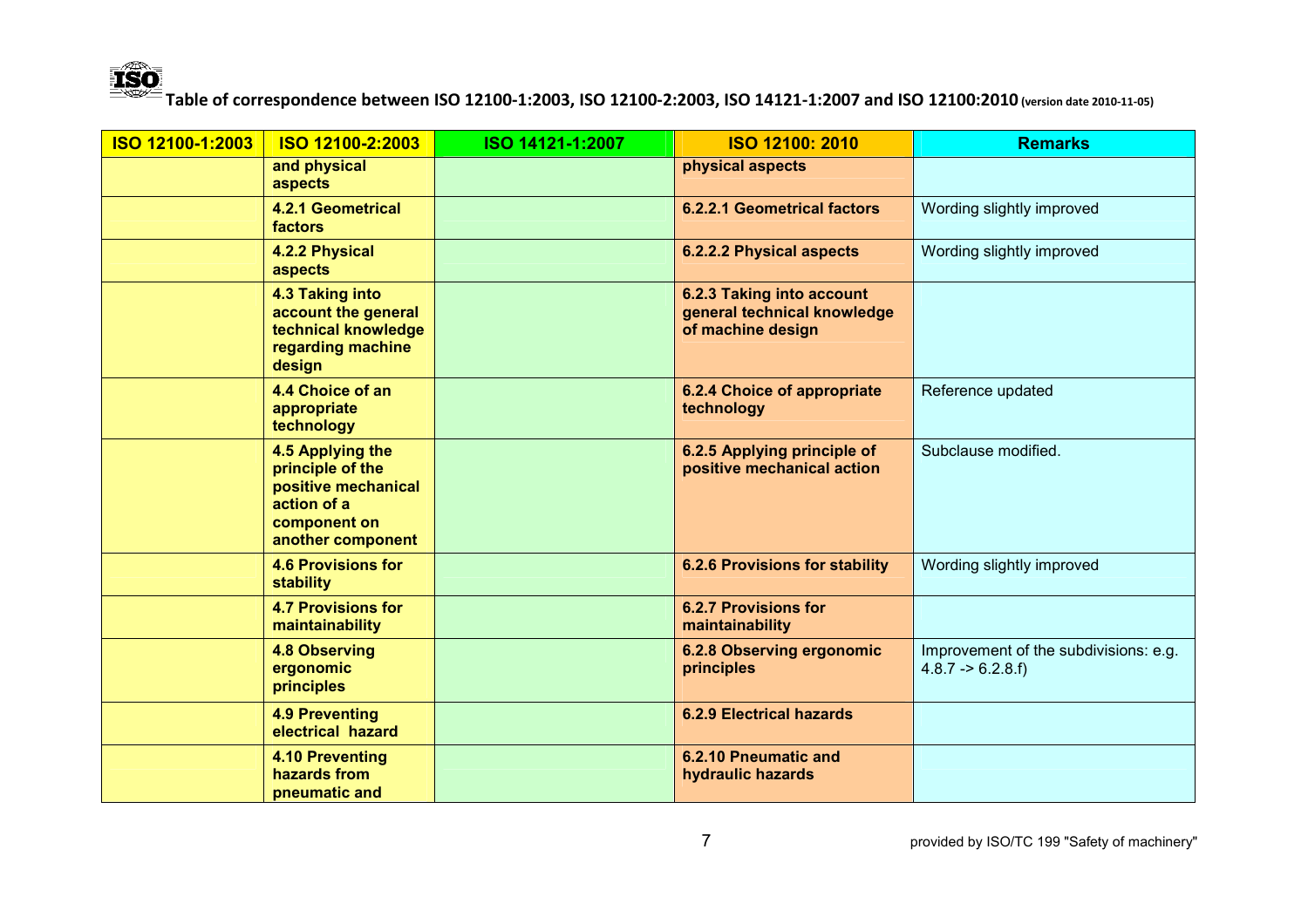

| ISO 12100-1:2003 | ISO 12100-2:2003                                                                                                   | ISO 14121-1:2007 | ISO 12100: 2010                                                                           | <b>Remarks</b>                            |
|------------------|--------------------------------------------------------------------------------------------------------------------|------------------|-------------------------------------------------------------------------------------------|-------------------------------------------|
|                  | hydraulic equipment                                                                                                |                  |                                                                                           |                                           |
|                  | 4.11 Applying<br>inherently safe<br>design measures to<br>control system                                           |                  | 6.2.11 Applying inherently<br>safe design measures to<br>control systems                  |                                           |
|                  | 4.11.1 General                                                                                                     |                  | <b>6.2.11.1 General</b>                                                                   |                                           |
|                  | 4.11.2 Starting of an<br>internal power<br>source/switching on<br>an external power<br>supply                      |                  | 6.2.11.2 Starting of an internal<br>power source/switching on<br>an external power supply | Subclause modified                        |
|                  | 4.11.3<br><b>Starting/stopping of</b><br>a mechanism                                                               |                  | 6.2.11.3 Starting/stopping of a<br>mechanism                                              | <b>Editorial improvement</b>              |
|                  | 4.11.4 Restart after<br>power interruption                                                                         |                  | 6.2.11.4 Restart after power<br>interruption                                              |                                           |
|                  | 4.11.5 Interruption of<br>power supply                                                                             |                  | 6.2.11.5 Interruption of power<br>supply                                                  |                                           |
|                  | 4.11.6 Use of<br><b>automatic</b><br>monitoring                                                                    |                  | 6.2.11.6 Use of automatic<br>monitoring                                                   |                                           |
|                  | <b>4.11.7 Safety</b><br><b>functions</b><br>implemented by<br>programmable<br>electronic control<br><b>systems</b> |                  | 6.2.11.7 Safety functions<br>implemented by<br>programmable electronic<br>control systems |                                           |
|                  | 4.11.7.1 General                                                                                                   |                  | 6.2.11.7.1 General                                                                        | Merging of the first two indents          |
|                  | <b>4.11.7.2 Hardware</b><br>aspects                                                                                |                  | 6.2.11.7.2 Hardware aspects                                                               |                                           |
|                  | <b>4.11.7.3 Software</b><br>aspects                                                                                |                  | 6.2.11.7.3 Software aspects                                                               | These two subclauses have been<br>merged. |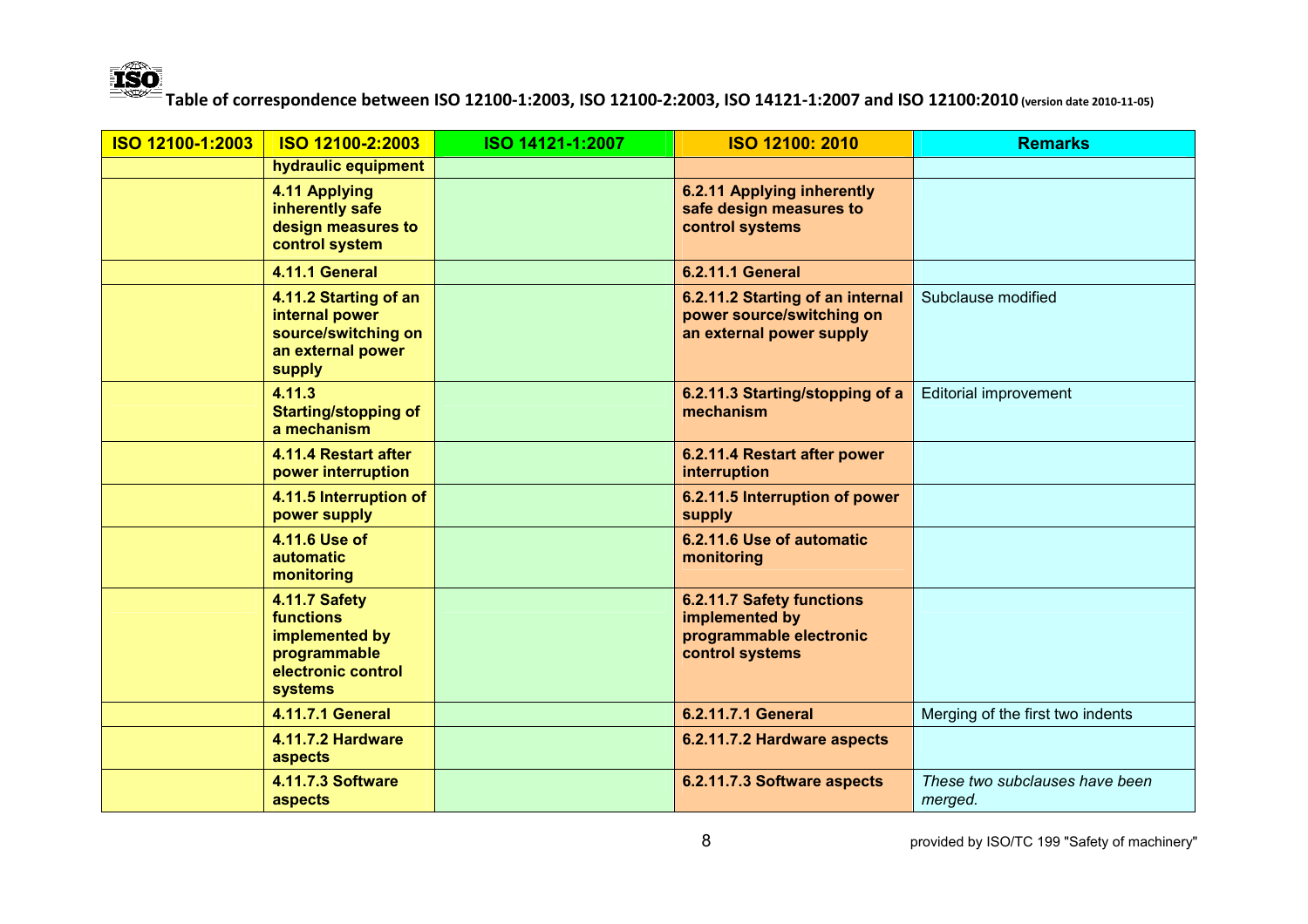

| ISO 12100-1:2003 | ISO 12100-2:2003                                                                                                             | ISO 14121-1:2007 | <b>ISO 12100: 2010</b>                                                                                           | <b>Remarks</b>                             |
|------------------|------------------------------------------------------------------------------------------------------------------------------|------------------|------------------------------------------------------------------------------------------------------------------|--------------------------------------------|
|                  | 4.11.7.4 Application<br>software                                                                                             |                  |                                                                                                                  |                                            |
|                  | 4.11.8 Principles<br>relating to manual<br>control                                                                           |                  | 6.2.11.8 Principles relating to<br>manual control                                                                |                                            |
|                  | 4.11.9 Control mode<br>for setting, teaching,<br><b>process</b><br>changeover, fault-<br>finding, cleaning or<br>maintenance |                  | 6.2.11.9 Control mode for<br>setting, teaching, process<br>changeover, fault-finding,<br>cleaning or maintenance | A 4 <sup>th</sup> dash has been introduced |
|                  | 4.11.10 Selection of<br>control and<br>operating modes                                                                       |                  | 6.2.11.10 Selection of control<br>and operating modes                                                            |                                            |
|                  | 4.11.11 Applying<br>measures to achieve<br>electromagnetic<br><b>compatibility (EMC)</b>                                     |                  | 6.2.11.11 Applying measures<br>to achieve electromagnetic<br>compatibility (EMC)                                 |                                            |
|                  | 4.11.12 Provision of<br>diagnostic systems<br>to aid fault-finding                                                           |                  | 6.2.11.12 Provision of<br>diagnostic systems to aid<br>fault-finding                                             |                                            |
|                  | 4.12 Minimizing the<br>probability of failure<br>of safety functions                                                         |                  | 6.2.12 Minimizing probability<br>of failure of safety functions                                                  |                                            |
|                  |                                                                                                                              |                  | <b>6.2.12.1 General</b>                                                                                          | Hanging text                               |
|                  | 4.12.1 Use of reliable<br>components                                                                                         |                  | 6.2.12.2 Use of reliable<br>components                                                                           |                                            |
|                  | 4.12.2 Use of<br><b>"oriented failure</b><br>mode" components                                                                |                  | 6.2.12.3 Use of "oriented<br>failure mode" components                                                            |                                            |
|                  | 4.12.3 Duplication<br>(or redundancy) of                                                                                     |                  | 6.2.12.4 Duplication (or<br>redundancy) of components                                                            |                                            |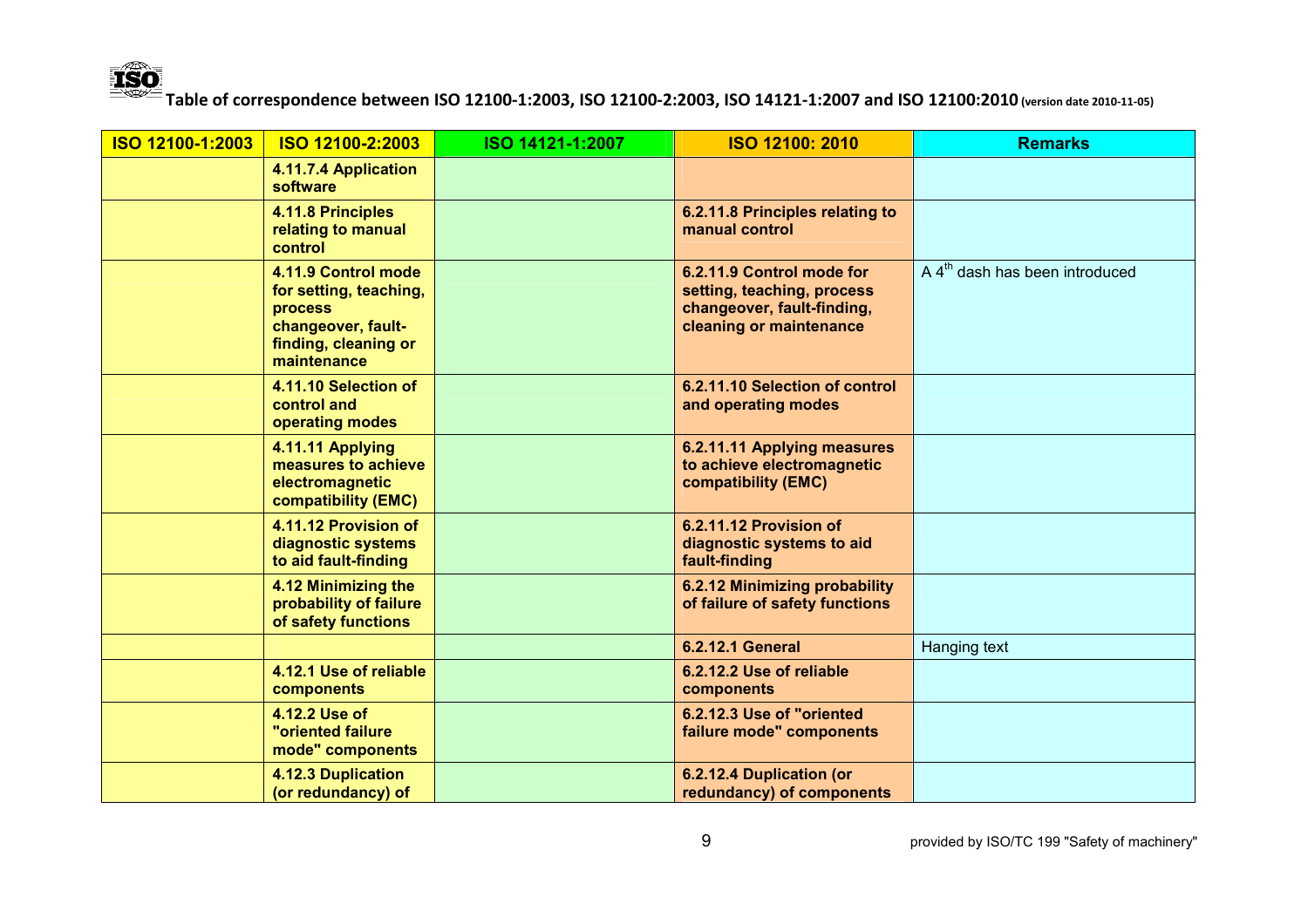

| ISO 12100-1:2003 | ISO 12100-2:2003                                                                                                                                 | ISO 14121-1:2007 | <b>ISO 12100: 2010</b>                                                                                                                       | <b>Remarks</b> |
|------------------|--------------------------------------------------------------------------------------------------------------------------------------------------|------------------|----------------------------------------------------------------------------------------------------------------------------------------------|----------------|
|                  | components or<br><b>subsystems</b>                                                                                                               |                  | or subsystems                                                                                                                                |                |
|                  | 4.13 Limiting<br>exposure to hazards<br>through reliability of<br>equipment                                                                      |                  | 6.2.13 Limiting exposure to<br>hazards through reliability of<br>equipment                                                                   |                |
|                  | 4.14 Limiting<br>exposure to hazards<br>through<br>mechanization or<br>automation of<br>loading (feeding) /<br>unloading (removal)<br>operations |                  | 6.2.14 Limiting exposure to<br>hazards through<br>mechanization or automation<br>of loading (feeding) /<br>unloading (removal)<br>operations |                |
|                  | 4.15 Limiting<br>exposure to hazards<br>through location of<br>the setting and<br>maintenance points<br>outside of danger<br>zones               |                  | 6.2.15 Limiting exposure to<br>hazards through location of<br>setting and maintenance<br>points outside danger zones                         |                |
|                  | <b>5 Safeguarding and</b><br>complementary<br>protective measures                                                                                |                  | <b>6.3 Safeguarding and</b><br>complementary protective<br>measures                                                                          |                |
|                  | 5.1 General                                                                                                                                      |                  | 6.3.1 General                                                                                                                                |                |
|                  | <b>5.2 Selection and</b><br>implementation of<br>guards and<br>protective devices                                                                |                  | 6.3.2 Selection and<br>implementation of guards and<br>protective devices                                                                    |                |
|                  | 5.2.1 General                                                                                                                                    |                  | <b>6.3.2.1 General</b>                                                                                                                       |                |
|                  | Figure 1-<br><b>Guidelines to help</b><br>make the choice of                                                                                     |                  | <b>Figure 4 – Guidelines for</b><br>choosing safeguards against<br>hazards generated                                                         |                |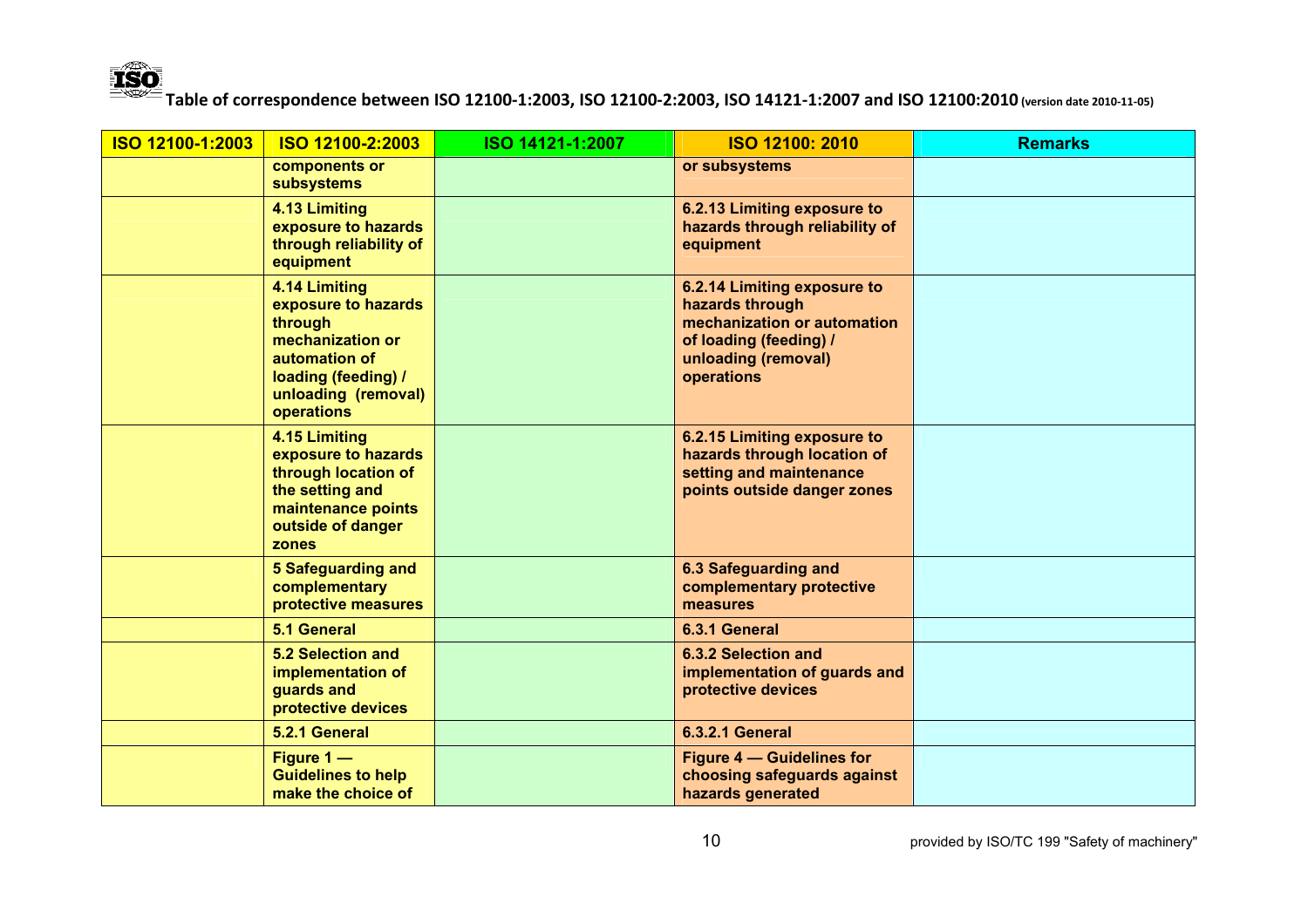

| ISO 12100-1:2003 | ISO 12100-2:2003                                                                                                                                                 | ISO 14121-1:2007 | <b>ISO 12100: 2010</b>                                                                                                                                       | <b>Remarks</b>                                                                               |
|------------------|------------------------------------------------------------------------------------------------------------------------------------------------------------------|------------------|--------------------------------------------------------------------------------------------------------------------------------------------------------------|----------------------------------------------------------------------------------------------|
|                  | safeguards against<br>hazards generated<br>by moving parts                                                                                                       |                  | by moving parts                                                                                                                                              |                                                                                              |
|                  | 5.2.2 Where access<br>to the hazard zone is<br>not required during<br>normal operation                                                                           |                  | 6.3.2.2 Where access to the<br>hazard zone is not required<br>during normal operation                                                                        |                                                                                              |
|                  | 5.2.3 Where access<br>to the hazard zone is<br>required during<br>normal operation                                                                               |                  | 6.3.2.3 Where access to the<br>hazard zone is required<br>during normal operation                                                                            |                                                                                              |
|                  | 5.2.4 Where access<br>to the hazard zone is<br>required for<br>machine setting,<br>teaching, process<br>changeover, fault<br>finding, cleaning or<br>maintenance |                  | 6.3.2.4 Where access to the<br>hazard zone is required for<br>machine setting, teaching,<br>process changeover, fault<br>finding, cleaning or<br>maintenance |                                                                                              |
|                  | 5.2.5 Selection and<br>implementation of<br>sensitive protective<br>equipment                                                                                    |                  | 6.3.2.5 Selection and<br>implementation of sensitive<br>protective equipment                                                                                 |                                                                                              |
|                  | 5.2.5.1 Selection                                                                                                                                                |                  | <b>6.3.2.5.1 Selection</b>                                                                                                                                   |                                                                                              |
|                  | 5.2.5.2<br><b>Implementation</b>                                                                                                                                 |                  | 6.3.2.5.2 Implementation                                                                                                                                     | Improvement of the subdivisions                                                              |
|                  | 5.2.5.3 Additional<br>requirements for<br>sensitive protective<br>equipment when<br>used for cycle<br><i>initiation</i>                                          |                  | 6.3.2.5.3 Additional<br>requirements for sensitive<br>protective equipment when<br>used for cycle initiation                                                 | Improvement of the subdivisions<br>Introduction of a reference to<br>IEC/TS 62046 in a note. |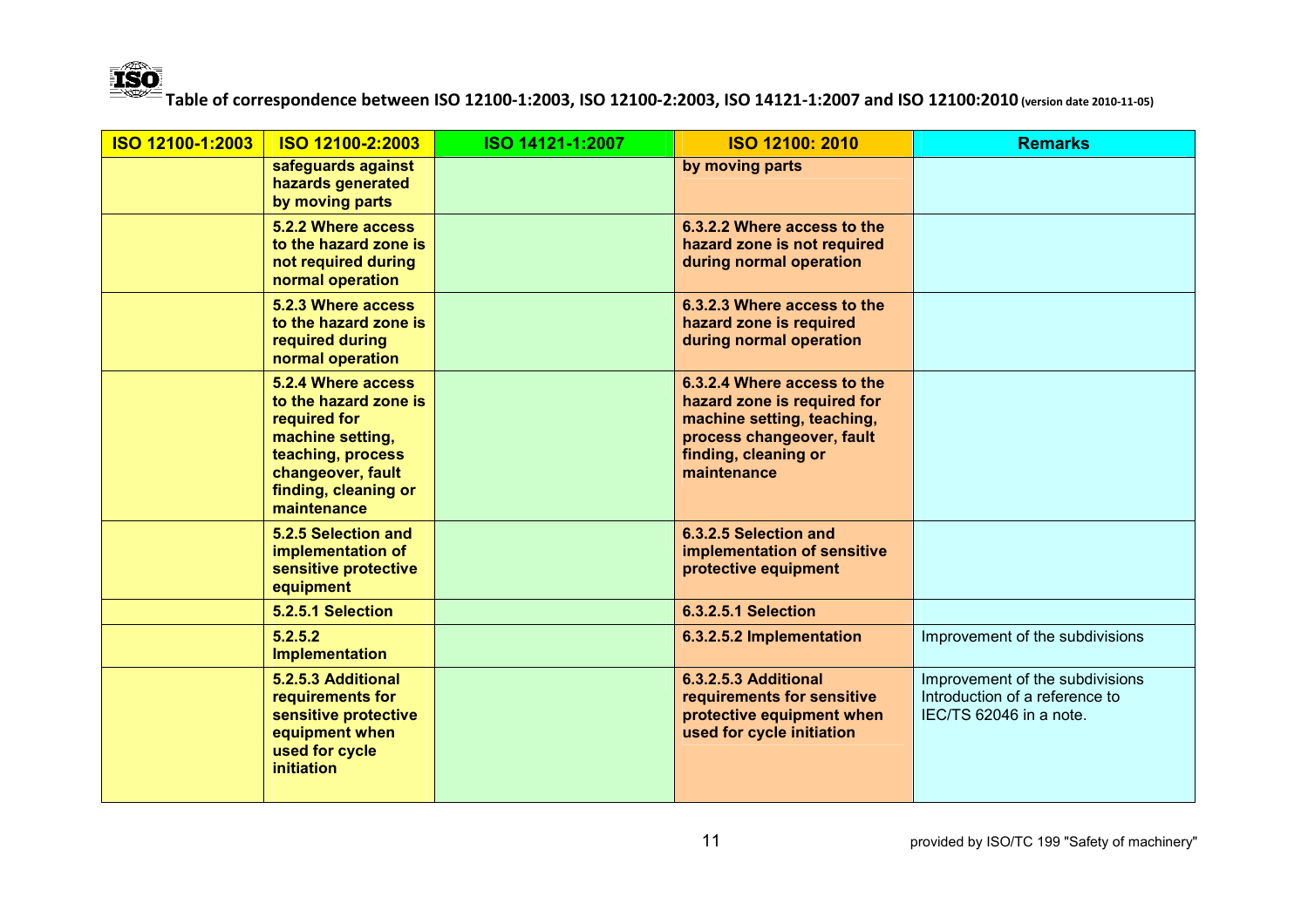

| ISO 12100-1:2003 | ISO 12100-2:2003                                                                                       | ISO 14121-1:2007 | ISO 12100: 2010                                                                                | <b>Remarks</b>                                    |
|------------------|--------------------------------------------------------------------------------------------------------|------------------|------------------------------------------------------------------------------------------------|---------------------------------------------------|
|                  | <b>5.2.6 Protective</b><br>measures for<br>stability                                                   |                  | <b>6.3.2.6 Protective measures</b><br>for stability                                            |                                                   |
|                  | <b>5.2.7 Other</b><br>protective devices                                                               |                  | 6.3.2.7 Other protective<br>devices                                                            | Improvement of the subdivisions.                  |
|                  | <b>5.3 Requirements</b><br>for the design of<br>guards and<br>protective devices                       |                  | 6.3.3 Requirements for design<br>of guards and protective<br>devices                           |                                                   |
|                  | 5.3.1 General<br><b>requirements</b>                                                                   |                  | 6.3.3.1 General requirements                                                                   | Improvement of the subdivisions and<br>references |
|                  | <b>5.3.2 Requirements</b><br>of guards                                                                 |                  | 6.3.3.2 Requirements for<br>guards                                                             |                                                   |
|                  | 5.3.2.1 Functions of<br>guards                                                                         |                  | 6.3.3.2.1 Functions of guards                                                                  |                                                   |
|                  | 5.3.2.2<br><b>Requirements for</b><br><b>fixed guards</b>                                              |                  | 6.3.3.2.2 Requirements for<br>fixed guards                                                     |                                                   |
|                  | 5.3.2.3<br><b>Requirements for</b><br>movable guards                                                   |                  | 6.3.3.2.3 Requirements for<br>movable guards                                                   |                                                   |
|                  | 5.3.2.4<br><b>Requirements for</b><br>adjustable guards                                                |                  | 6.3.3.2.4 Requirements for<br>adjustable guards                                                |                                                   |
|                  | 5.3.2.5<br><b>Requirements for</b><br>interlocking guards<br>with a start function<br>(control guards) |                  | 6.3.3.2.5 Requirements for<br>interlocking guards with a<br>start function (control<br>guards) | Improvement of the subdivisions.                  |
|                  | 5.3.2.6 Hazards from<br>guards                                                                         |                  | 6.3.3.2.6 Hazards from guards                                                                  |                                                   |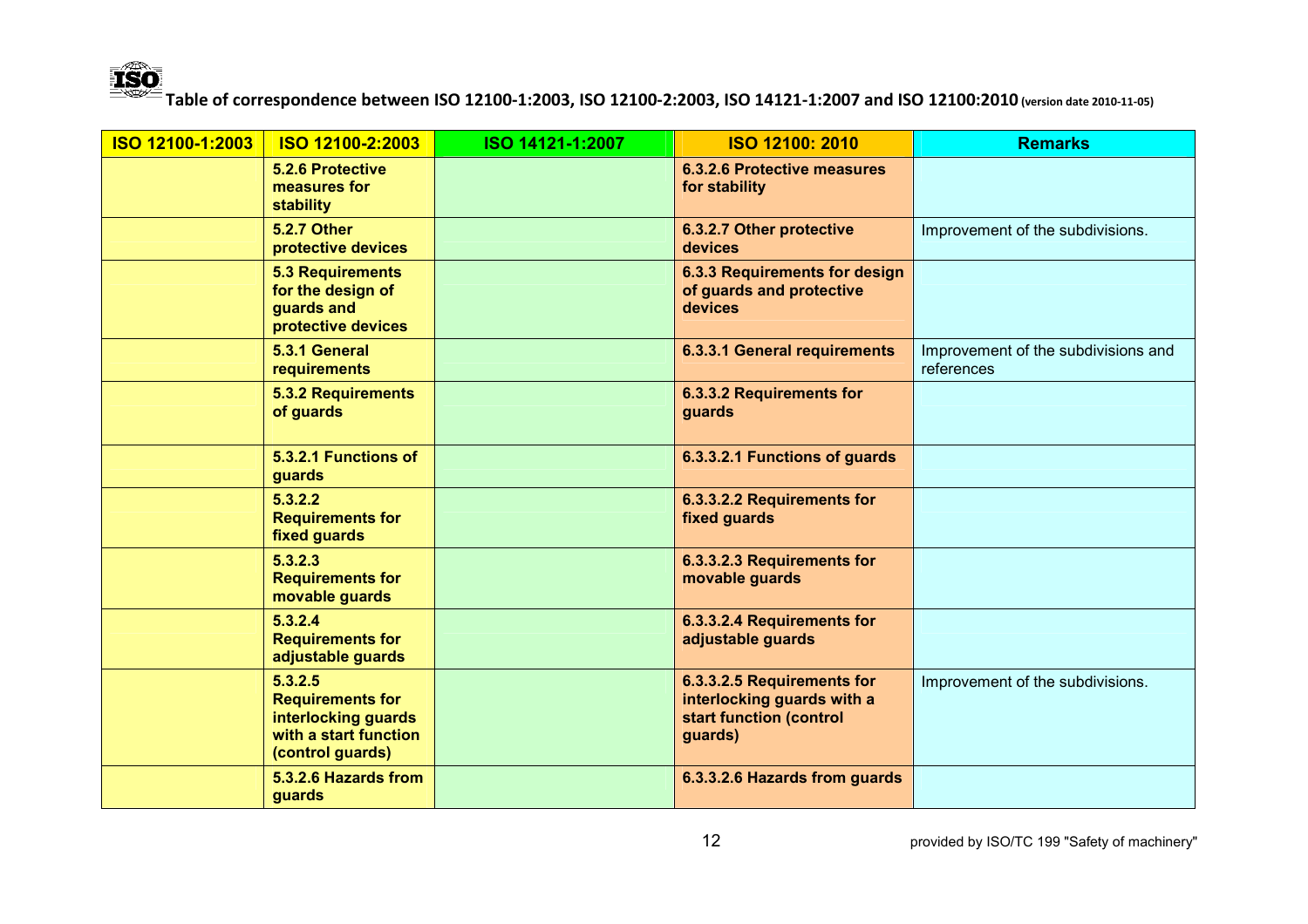

| ISO 12100-1:2003 | ISO 12100-2:2003                                                                        | ISO 14121-1:2007 | <b>ISO 12100: 2010</b>                                                   | <b>Remarks</b>                   |
|------------------|-----------------------------------------------------------------------------------------|------------------|--------------------------------------------------------------------------|----------------------------------|
|                  | 5.3.3 Technical<br>characteristics of<br>protective devices                             |                  | 6.3.3.3 Technical<br>characteristics of protective<br>devices            |                                  |
|                  | <b>5.3.4 Provisions for</b><br>alternative types of<br>safeguards                       |                  | 6.3.3.4 Provisions for<br>alternative types of<br>safeguards             |                                  |
|                  | 5.4 Safeguarding for<br>reducing emissions                                              |                  | 6.3.4 Safeguarding to reduce<br>emissions                                |                                  |
|                  | 5.4.1 General                                                                           |                  | 6.3.4.1 General                                                          |                                  |
|                  | <b>5.4.2 Noise</b>                                                                      |                  | <b>6.3.4.2 Noise</b>                                                     |                                  |
|                  | 5.4.3 Vibration                                                                         |                  | 6.3.4.3 Vibration                                                        | Introduction of three new dashes |
|                  | 5.4.4 Hazardous<br><b>substances</b>                                                    |                  | 6.3.4.4 Hazardous substances                                             |                                  |
|                  | 5.4.5 Radiation                                                                         |                  | 6.3.4.5 Radiation                                                        |                                  |
|                  | <b>5.5 Complementary</b><br>protective measures                                         |                  | <b>6.3.5 Complementary</b><br>protective measures                        |                                  |
|                  | 5.5.1 General                                                                           |                  | <b>6.3.5.1 General</b>                                                   |                                  |
|                  | <b>5.5.2 Components</b><br>and elements to<br>achieve the<br>emergency stop<br>function |                  | 6.3.5.2 Components and<br>elements to achieve<br>emergency stop function |                                  |
|                  | 5.5.3 Measures for<br>the escape and<br>rescue of trapped<br>persons                    |                  | 6.3.5.3 Measures for the<br>escape and rescue of trapped<br>persons      |                                  |
|                  | 5.5.4 Measures for<br>isolation and energy<br>dissipation                               |                  | 6.3.5.4 Measures for isolation<br>and energy dissipation                 |                                  |
|                  | <b>5.5.5 Provisions for</b><br>easy and safe                                            |                  | 6.3.5.5 Provisions for easy<br>and safe handling of                      |                                  |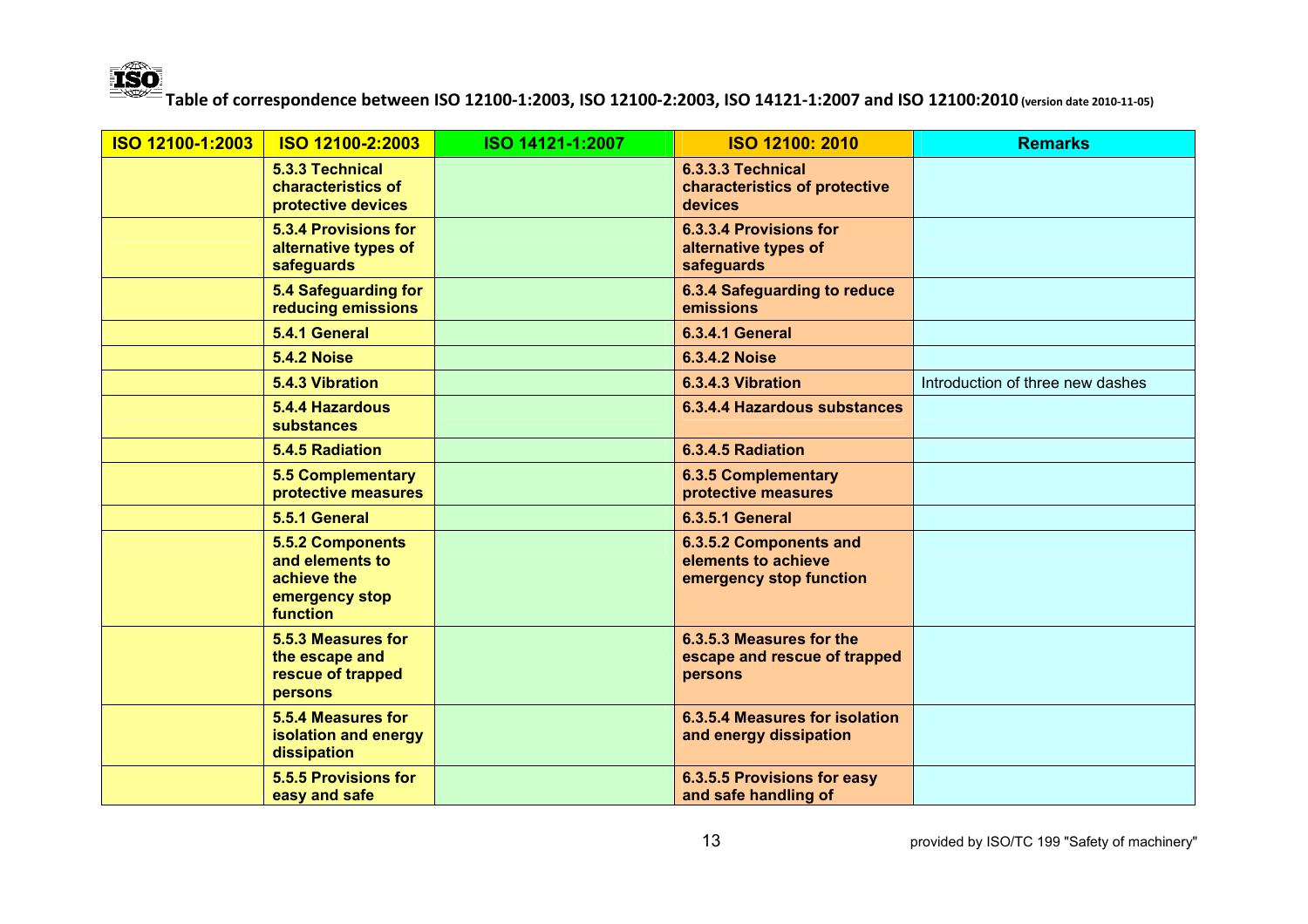

| ISO 12100-1:2003 | ISO 12100-2:2003                                                                           | ISO 14121-1:2007 | <b>ISO 12100: 2010</b>                                                          | <b>Remarks</b>                                                                                                          |
|------------------|--------------------------------------------------------------------------------------------|------------------|---------------------------------------------------------------------------------|-------------------------------------------------------------------------------------------------------------------------|
|                  | handling of<br>machines and their<br>heavy component<br>parts                              |                  | machines and their heavy<br>component parts                                     |                                                                                                                         |
|                  | 5.5.6 Measures for<br>safe access to<br>machinery                                          |                  | 6.3.5.6 Measures for safe<br>access to machinery                                |                                                                                                                         |
|                  | <b>6 Information for</b><br>use                                                            |                  | <b>6.4 Information for use</b>                                                  |                                                                                                                         |
|                  | <b>6.1 General</b><br>requirements                                                         |                  | <b>6.4.1 General requirements</b>                                               |                                                                                                                         |
|                  |                                                                                            |                  | 6.4.1.1                                                                         | Hanging text                                                                                                            |
|                  | 6.1.1                                                                                      |                  | 6.4.1.2                                                                         |                                                                                                                         |
|                  | 6.1.2                                                                                      |                  | 6.4.1.3                                                                         |                                                                                                                         |
|                  | <b>6.2 Location and</b><br>nature of the<br>information for use                            |                  | 6.4.2 Location and nature of<br>information for use                             |                                                                                                                         |
|                  | <b>6.3 Signals and</b><br>warning devices                                                  |                  | <b>6.4.3 Signals and warning</b><br>devices                                     |                                                                                                                         |
|                  | 6.4 Markings, signs<br>(pictograms), written<br>warnings                                   |                  | 6.4.4 Markings, signs<br>(pictograms) and written<br>warnings                   | Improvement of the subdivisions,<br>introduction of a reference to<br>ISO 4413 and ISO 4414                             |
|                  | <b>6.5 Accompanying</b><br>documents (in<br>particular,<br><b>instruction</b><br>handbook) |                  | 6.4.5 Accompanying<br>documents (in particular -<br><b>instruction handbook</b> |                                                                                                                         |
|                  | <b>6.5.1 Contents</b>                                                                      |                  | <b>6.4.5.1 Contents</b>                                                         | Improvement of the subdivisions,<br>introduction of 6.4.5.1 e), item 2)<br>spare parts, 6.4.5.1. g) item 1)<br>accident |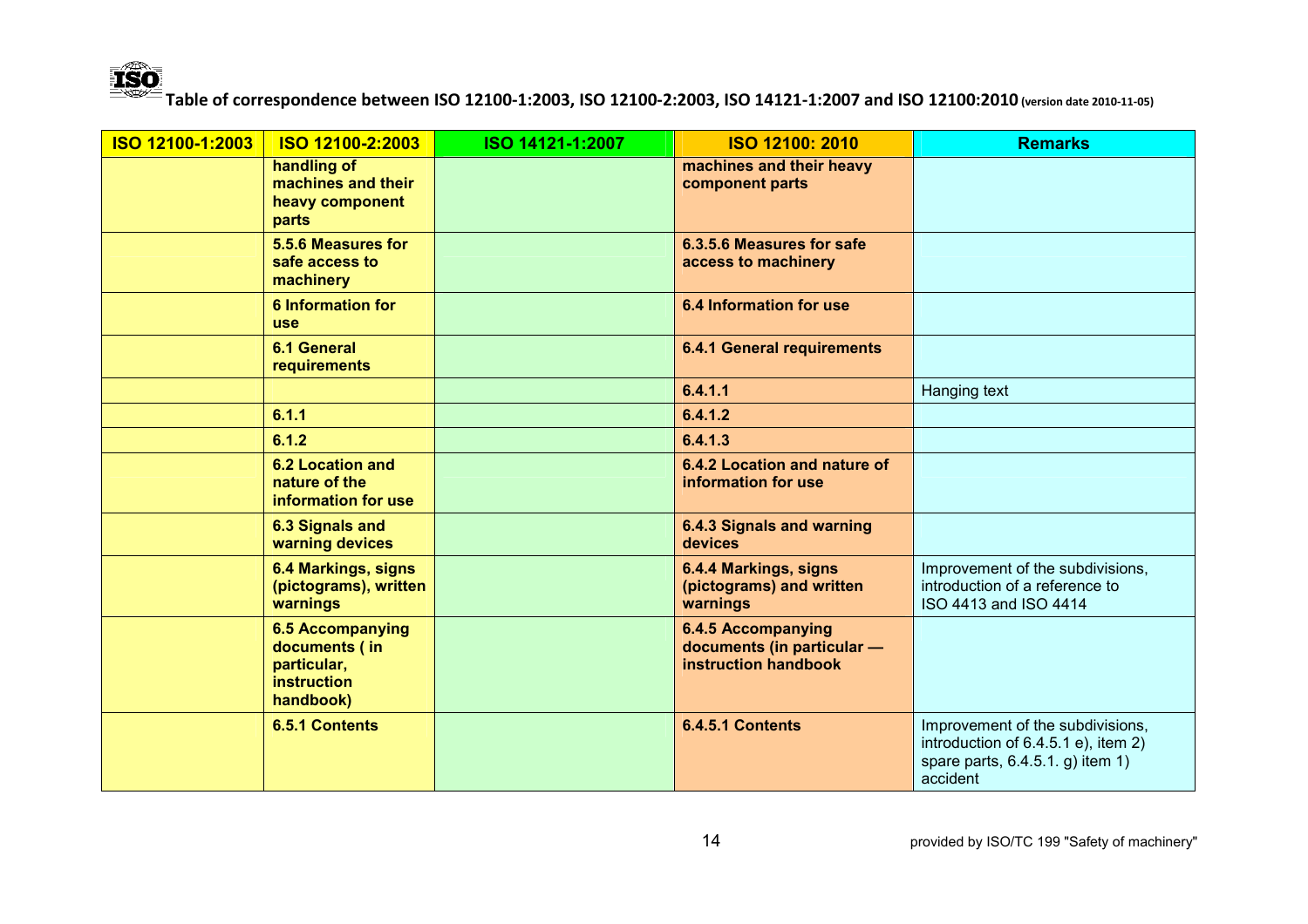

| ISO 12100-1:2003                                           | ISO 12100-2:2003                                                | ISO 14121-1:2007                                                                       | ISO 12100: 2010                                                                        | <b>Remarks</b>                                              |
|------------------------------------------------------------|-----------------------------------------------------------------|----------------------------------------------------------------------------------------|----------------------------------------------------------------------------------------|-------------------------------------------------------------|
|                                                            | 6.5.2 Production of<br>the instruction<br>handbook              |                                                                                        | 6.4.5.2 Production of<br>instruction handbook                                          |                                                             |
|                                                            | 6.5.3 Advice for<br>drafting and editing<br>information for use |                                                                                        | 6.4.5.3 Drafting and editing<br>information for use                                    | Introduction of "standards or other<br>specifications used" |
|                                                            |                                                                 | <b>9 Documentation</b>                                                                 | <b>7 Documentation of risk</b><br>assessment and risk<br>reduction                     |                                                             |
| <b>Annex A Schematic</b><br>representation of a<br>machine |                                                                 |                                                                                        | <b>Annex A Schematic</b><br>representation of a machine                                |                                                             |
|                                                            |                                                                 | <b>Annex A Examples of</b><br>hazards, hazardous<br>situations and hazardous<br>events | <b>Annex B Examples of</b><br>hazards, hazardous<br>situations and hazardous<br>events |                                                             |
|                                                            |                                                                 | A.1 General                                                                            | <b>B.1 General</b>                                                                     |                                                             |
|                                                            |                                                                 | A.2 Examples of hazards                                                                | <b>B.2 Examples of hazards</b>                                                         |                                                             |
|                                                            |                                                                 | Table A.1                                                                              | Table B.1                                                                              |                                                             |
|                                                            |                                                                 | Table A.2                                                                              | Table B.2                                                                              |                                                             |
|                                                            |                                                                 | <b>A.3 Examples of hazardous</b><br><b>situations</b>                                  | <b>B.3 Examples of hazardous</b><br><b>situations</b>                                  |                                                             |
|                                                            |                                                                 | Table A.3                                                                              | <b>Table B.3</b>                                                                       | <b>Updated according Directive</b><br>2006/42/ EC           |
|                                                            |                                                                 | A.4 Examples of hazardous<br>events                                                    | <b>B.4 Examples of hazardous</b><br>events                                             |                                                             |
|                                                            |                                                                 | <b>Table A.4</b>                                                                       | <b>Table B.4</b>                                                                       |                                                             |